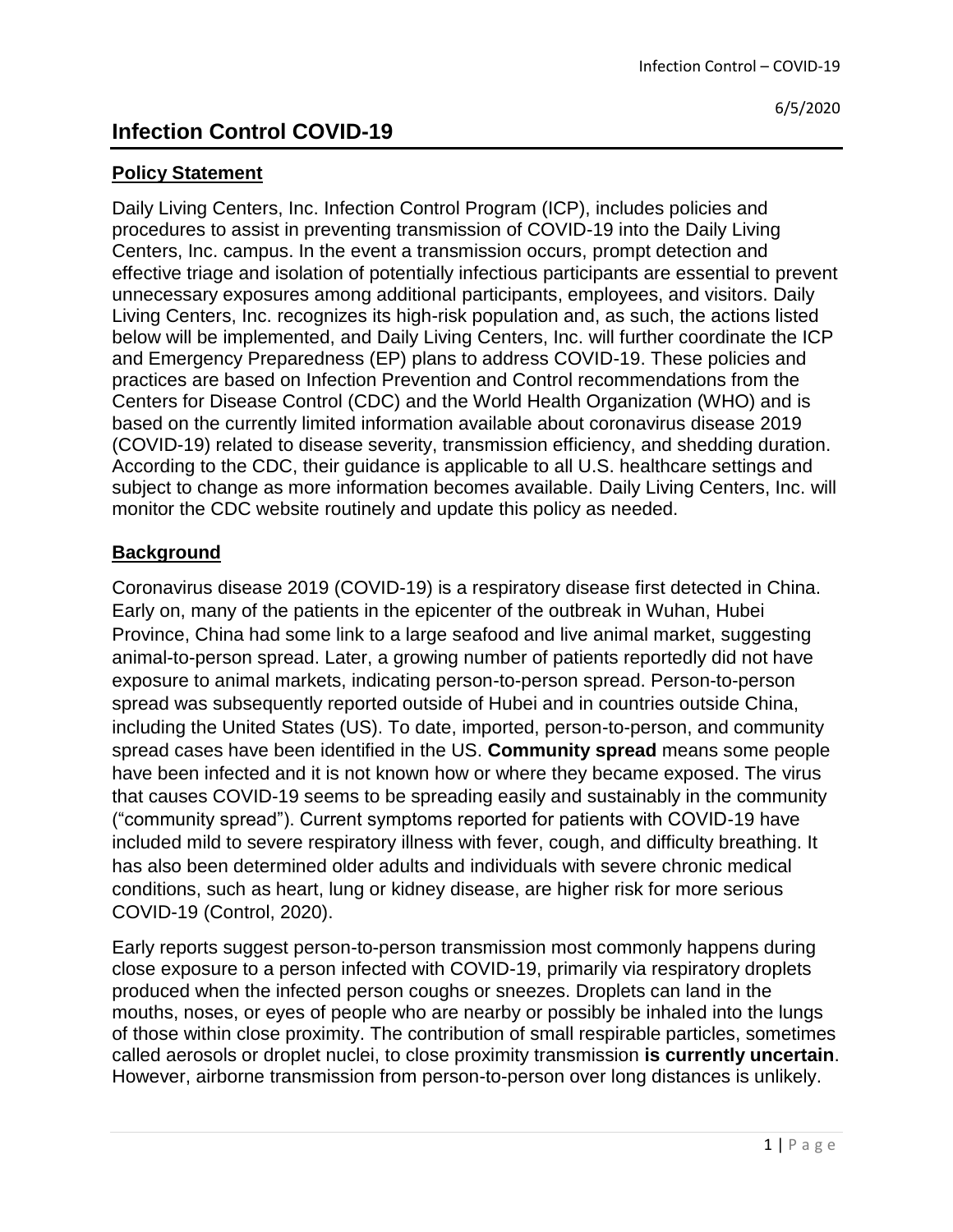Some spread might be possible before people show symptoms; there have been reports of this occurring with this new coronavirus, but this is not thought to be the main way the virus spreads. It may be possible that a person can get COVID-19 by touching a surface or object that has the virus on it and then touching their own mouth, nose, or possibly their eyes, but this is not thought to be the main way the virus spreads. The virus that causes COVID-19 seems to be spreading easily and sustainably in the community ("community spread") in some affected [geographic areas.](https://www.cdc.gov/coronavirus/2019-ncov/travelers/index.html)

### **Definitions**

**Airborne precautions refer to actions taken to prevent or minimize the transmission of infections agents/organisms that remain infections over long distances when suspended in the air. These particles can remain suspended in the air for prolonged periods of time and can be carried on normal air currents in a room or beyond, to adjacent spaces or areas receiving exhaust air.** 

**Close contact** for healthcare exposures is defined as follows: a) being within approximately 6 feet (2 meters), of a person with COVID-19 for a prolonged period of time (such as caring for or visiting the participant; or sitting within 6 feet of the participant in a healthcare common area or room); or b) having unprotected direct contact with infectious secretions or excretions of the participant (e.g., being coughed on, touching used tissues with a bare hand).

*Droplet precautions refer to actions designed to reduce/prevent the transmission of pathogens spread through close respiratory or mucous membrane contact with respiratory secretions.* 

*Essential Staff refer to staff needed to ensure the health and safety of all individuals under the care or services of the organization. This should include all staff as any staff can assist critical care staff with non-nursing duties.* 

*Healthcare Personnel (HCP)*: For the purposes of this document HCP refers to all paid and unpaid persons serving in healthcare settings who have the potential for direct or indirect exposure to participants or infectious materials, including body substances; contaminated medical supplies, devices, and equipment; contaminated environmental surfaces; or contaminated air.

**Isolation** means the separation of a person or group of people known or reasonably believed to be *infected with a communicable disease and potentially infectious* from those who are not infected to prevent spread of the communicable disease.

**Personal protective equipment (PPE**) are protective items or garments worn to protect the body or clothing from hazards that can cause injury and to protect participants from cross-transmission. This includes but is not limited to gloves, gowns, goggles, facemasks, or respirators. For Daily Living Centers, this will only include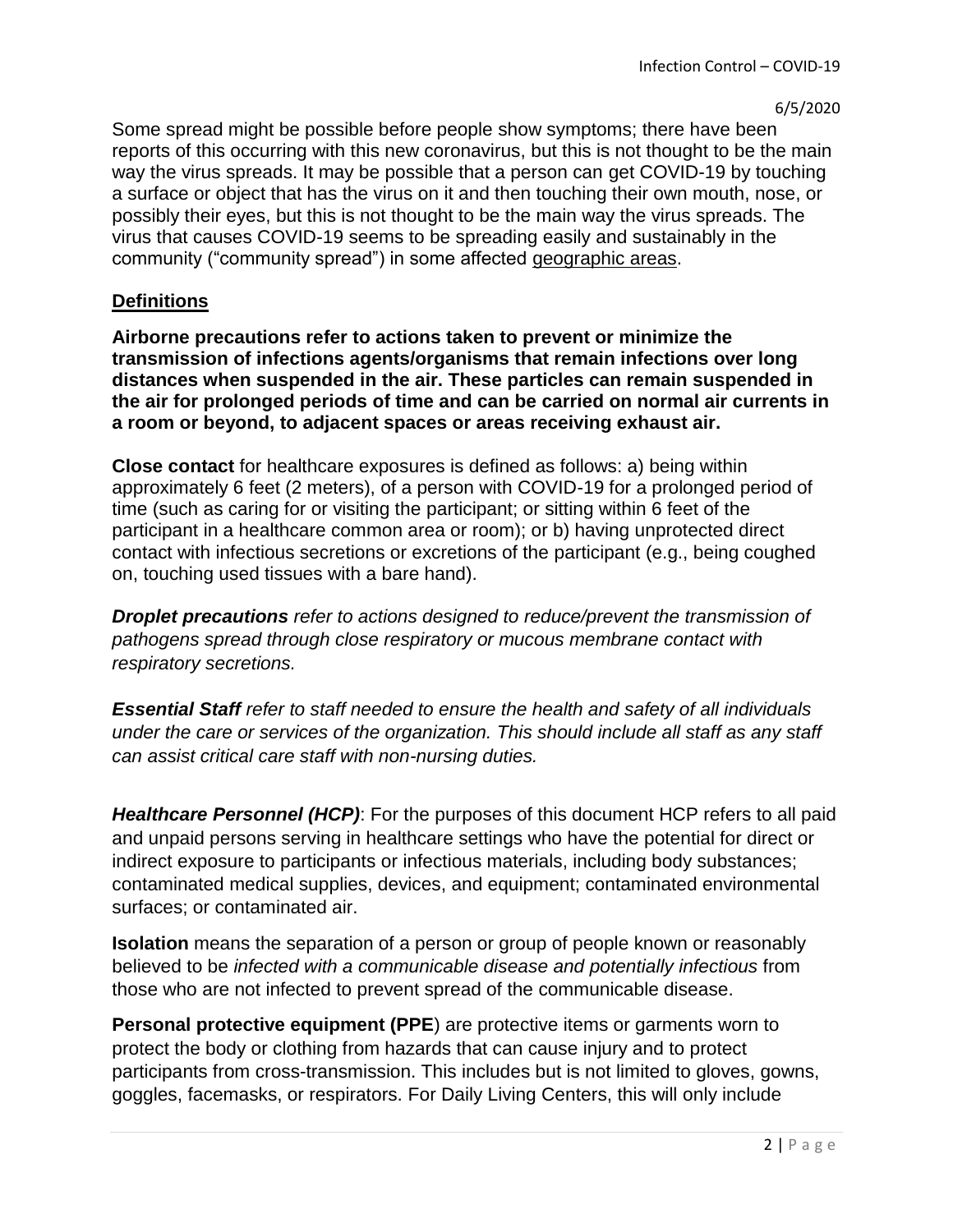gloves and facemasks on a daily basis. Gowns and N95 masks will be used if the situation demands.

**Standard precautions** are infection prevention practices that apply to all participants, regardless of suspected or confirmed diagnosis or presumed infection status. Standard precautions are based on the principle that all blood, body fluids, secretions, excretions except sweat, regardless of whether they contain visible blood, non-intact skin, and mucous membranes may contain transmissible infections agents.

**Transmission based precautions** are the second tier of basic infection control and are to be used in addition to Standard Precautions for patients who may be infected or colonized with certain infectious agents for which additional precautions are needed to prevent infection transmission.

# **Defining HCP Exposure Risk Categories and Appropriate PPE**

While body fluids other than respiratory secretions have not been clearly implicated in transmission of COVID-19, unprotected contact with other body fluids, including blood, stool, vomit, and urine, might put HCP at risk of COVID-19.

According to CDC guidance, *high-risk* exposures refer to HCP who performed or were present in the room for treatments or procedures that generate aerosols or during which respiratory secretions are likely to be poorly controlled (e.g., cardiopulmonary resuscitation, nebulizer therapy, sputum induction) on participants with COVID-19 when the healthcare providers' eyes, nose, or mouth were not protected. While a respirator is preferred in high-risk exposure situations, and respirators should be prioritized for highrisk treatments and procedures that are likely to generate respiratory aerosols, a facemask is an acceptable alternative and may be used in the event respirator supply is unavailable. *This tier does not apply to Daily Living Centers as we do not perform procedures as listed above.*

*Medium-risk* exposures generally include HCP who had prolonged close contact with participants with COVID-19 where HCP mucous membranes were exposed to material potentially infectious with the virus causing COVID-19. These scenarios involve interactions with symptomatic participants who were not wearing a facemask for source control. Because these exposures do not involve treatments or procedures that generate aerosols, they pose less than that described under *high-risk*. When a Daily Living Centers, Inc. staff member is involved in medium-risk exposure situations, the following PPE will be required: gloves, N95 facemasks, and gowns.

*Low-risk* exposures generally refer to brief interactions with participants with COVID-19 or prolonged close contact with participants who were wearing a facemask for source control while HCP were wearing a facemask. When a Daily Living Centers, Inc. staff member is involved in low-risk exposure situations, the following PPE will be required: gloves and facemask.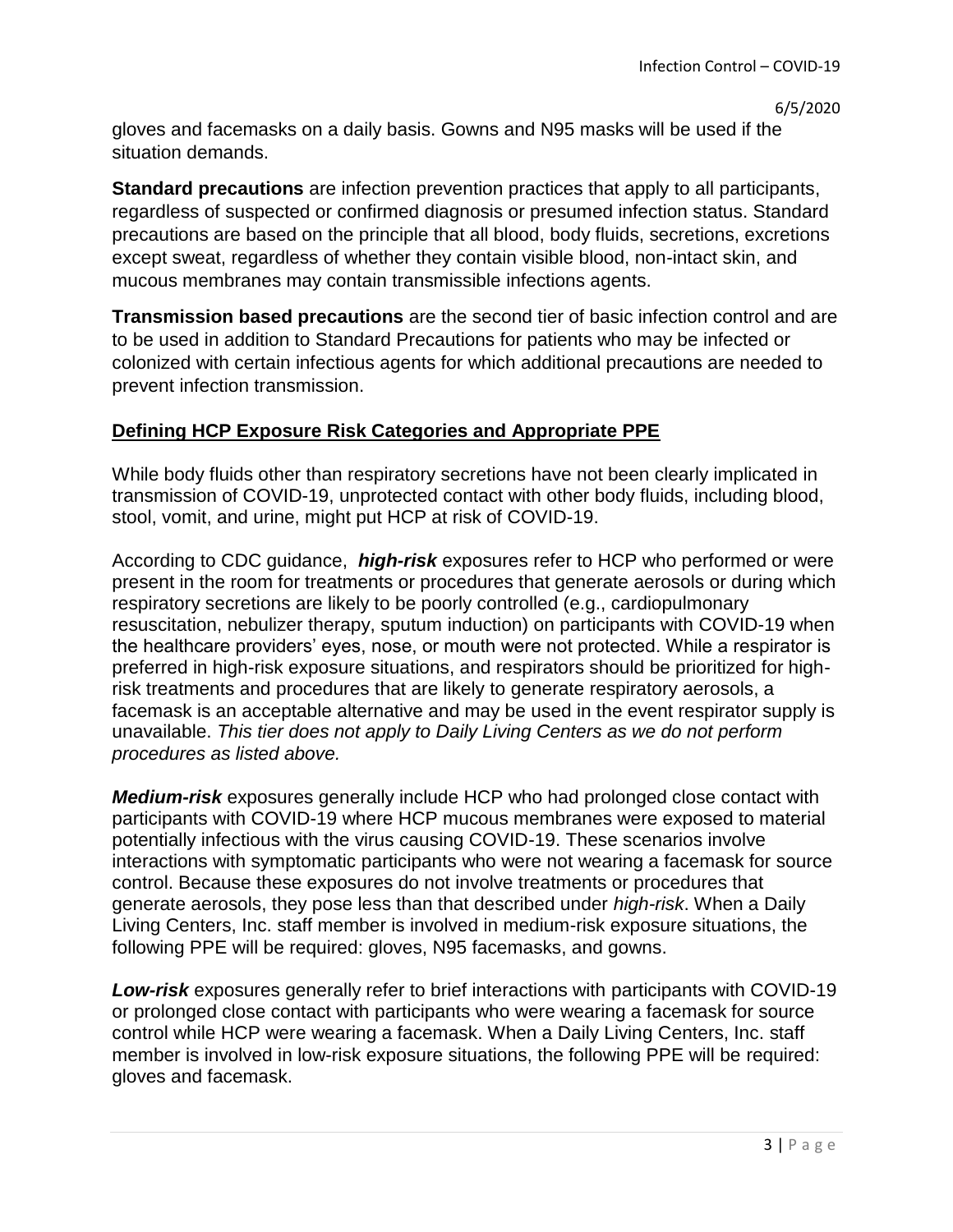Proper adherence to currently recommended infection control practices, including all recommended PPE, should protect HCP having prolonged close contact with participants infected with COVID-19. However, to account for any inconsistencies in use or adherence that could result in unrecognized exposures HCP should still perform selfmonitoring with delegated supervision.

HCP with no direct participant contact and no entry into active participant management areas who adhere to routine safety precautions do not have a risk of exposure to COVID-19 (i.e., they have *no identifiable risk*.)

### **Preventing the Introduction of COVID-19 into our Campus**

- I. The primary goal of Daily Living Centers, Inc. is to prevent COVID-19 from being introduced within our campus. Prevention efforts include:
	- a. Following **Standard Precautions**, which are the minimum infection prevention practices that apply to all participant care, regardless of suspected or confirmed infection status of the participant, in any setting where health care is delivered. These practices are designed to both protect HCP; and prevent HCP from spreading infections among participants. Standard Precautions include
		- i. Hand hygiene washing hands often with soap and water for at least 20 seconds or using an alcohol-based hand rub that contains at least 60% alcohol before and after all patient contact, contact with potentially infectious material, and before putting on and after removing PPE, including gloves.
			- Hand hygiene after removing PPE is particularly important to remove any pathogens that might have been transferred to bare hands during the removal process.
			- If hands are visibly soiled, staff will use soap and water before returning to alcohol-based hand rub.
		- ii. Use of personal protective equipment when there is an expectation of possible exposure to infectious material; add additional PPE if possible exposure.
		- iii. Employees to change gloves between contact with each participant and each time when handling cleaning materials.
		- iv. Respiratory hygiene/cough etiquette principles.
		- v. Properly handle and properly clean and disinfect patient care equipment.
		- vi. Clean and disinfect the environment appropriately.
		- vii. Handle textiles and laundry carefully.
	- b. Providing training and education for staff, participants, and visitors on COVID-19 to include prevalence, signs and symptoms, standard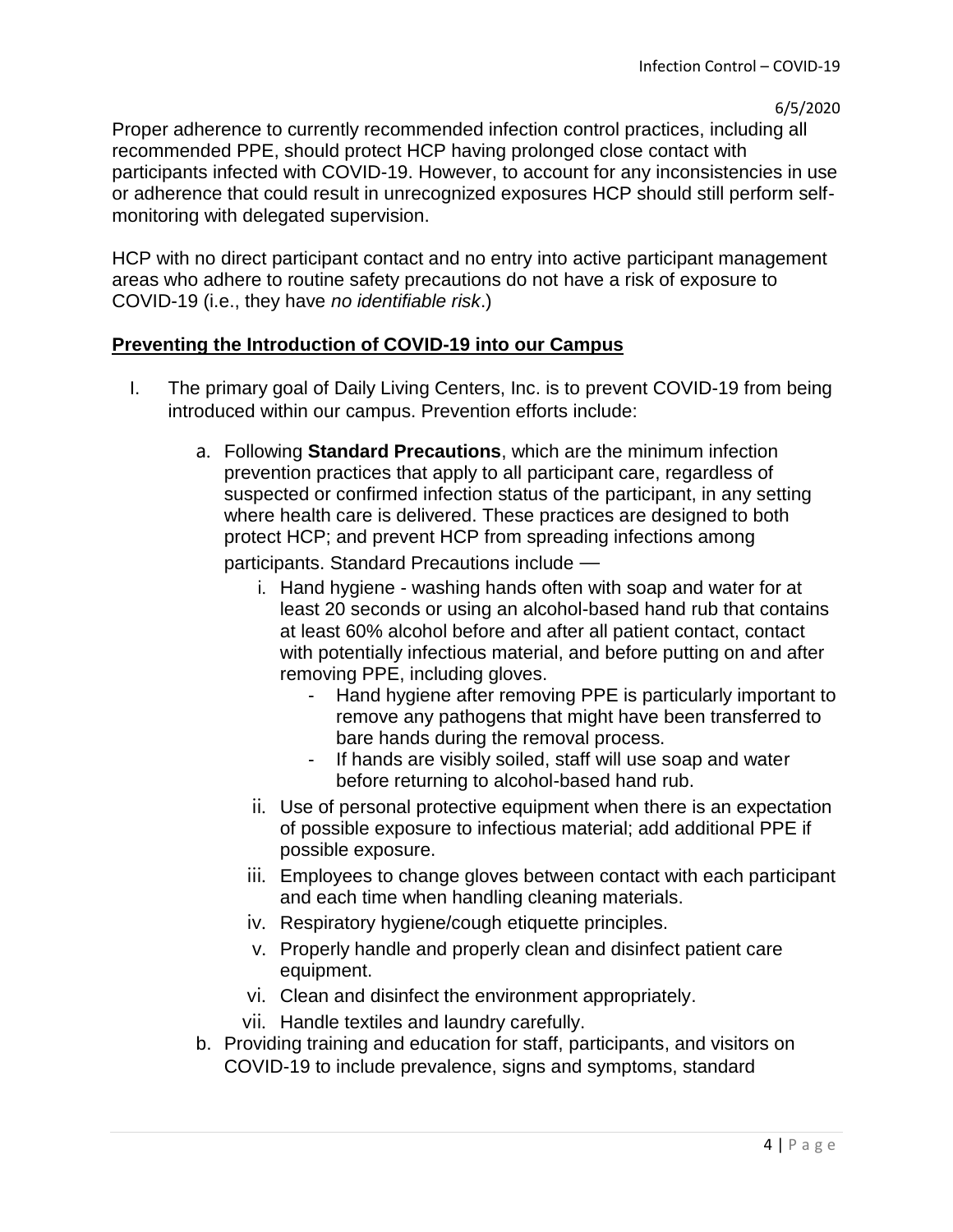precautions, and the Daily Living Centers, Inc. Infection Control and Emergency Preparedness plans. Additionally, on:

- i. Avoiding touching eyes, nose, and mouth with unwashed hands.
- ii. Avoiding close contact with people who are sick; and
- iii. Maintaining social distances, when possible, of 6 feet or greater.
- c. [Following CMS' recommendations for restricting visitors.](https://www.cms.gov/files/document/qso-20-14-nh-revised.pdf)
- d. Reminding employees to stay home if they are experiencing fever and respiratory symptoms.
- e. Ongoing communication with participants, employees, and participant representatives/families.
- f. Monitoring participants (current and new admissions) and employees for fever or respiratory symptoms, such as, cough, or shortness of breath.
	- i. If symptoms are identified, move to action steps to prevent the spread of respiratory germs within the Daily Living Centers, Inc. campus to include restricting participants with fever or acute respiratory symptoms from attendance.
	- ii. For temperature monitoring, Daily Living Centers, Inc. will take the temperature of every individual entering the center, both staff and participants. If the temperature is 100.4 degrees or above, the individual will be immediately isolated and then sent home. We will also be testing temperatures again after our lunch period and maintaining a temperature log for each individual.

# **Preventing the Spread of COVID-19 Within our Campus**

- II. In the event COVID-19 is introduced within the Daily Living Centers, Inc. campus, our efforts will transition to preventing the COVID-19 from spreading. Prevention efforts will include:
	- a. Following **Standard Precautions for all participants**, which are the minimum infection prevention practices that apply to all participant care, regardless of suspected or confirmed infection status of the participant, in any setting where health care is delivered. These practices are designed to both protect HCP and prevent HCP from spreading infections among participants. Standard Precautions include
		- i. Hand hygiene washing hands often with soap and water for at least 20 seconds or using an alcohol-based hand rub that contains at least 60% alcohol before and after all patient contact, contact with potentially infectious material, and before putting on and after removing PPE, including gloves.
			- Hand hygiene after removing PPE is particularly important to remove any pathogens that might have been transferred to bare hands during the removal process.